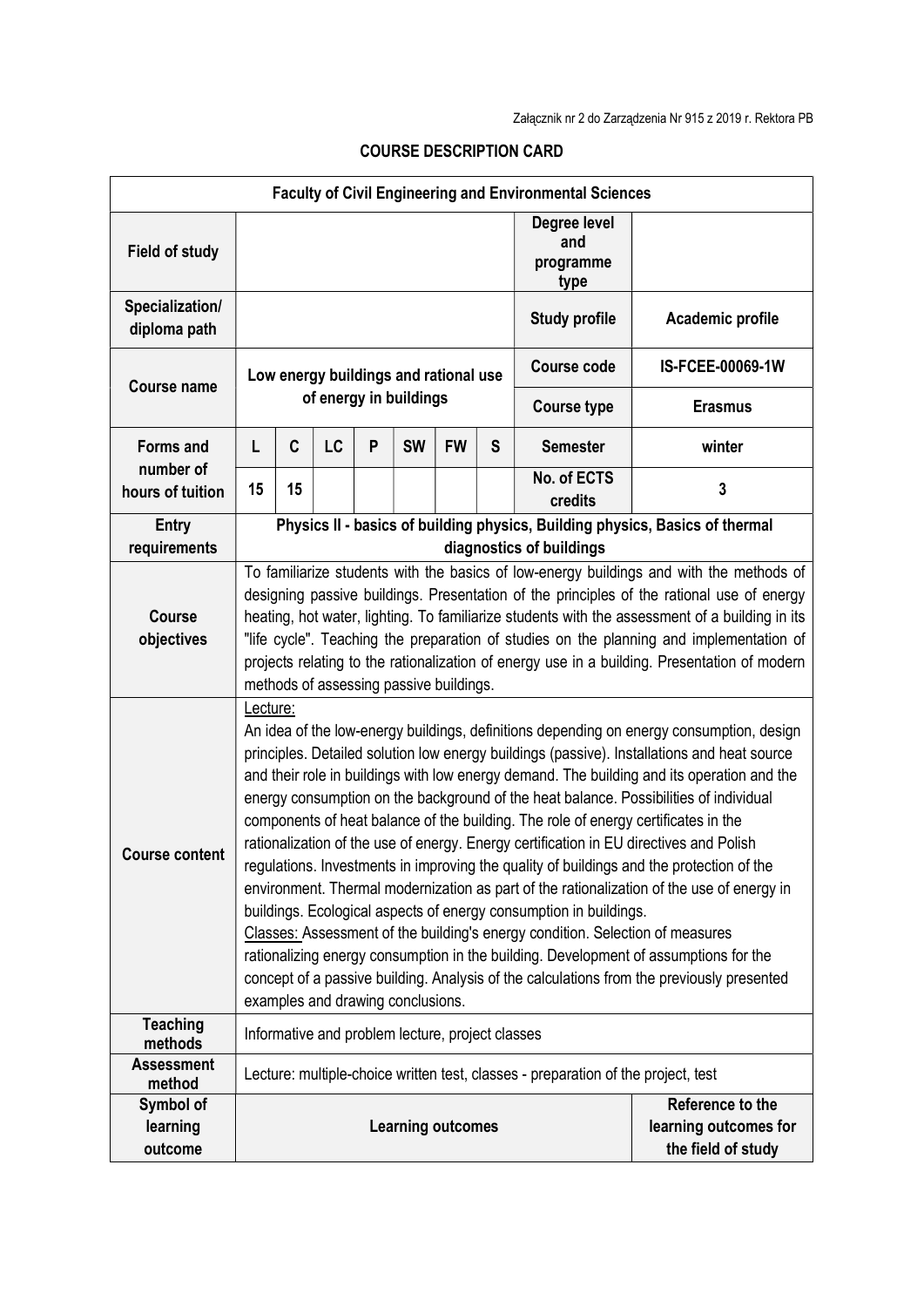|                    | Student knows the principles of designing low-energy and                            | K_B1_W07,            |                |  |
|--------------------|-------------------------------------------------------------------------------------|----------------------|----------------|--|
| LO1                | passive buildings and the selection of an effective heat                            | K_B1_W06             |                |  |
|                    | source for them, including renewable energy sources                                 |                      |                |  |
|                    | Student knows the principles of reducing the heat demand of                         | K_B1_W06,            |                |  |
| LO <sub>2</sub>    | the building and can correctly choose the measures to                               | K_B1_U05,            |                |  |
|                    | improve energy efficiency                                                           | K_B1_U08             |                |  |
| LO <sub>3</sub>    | Student can collect data and evaluate the building in terms of                      | K_B1_W09,            |                |  |
|                    | energy and analyze its existing condition.                                          | K_B1_U02             |                |  |
|                    | Student knows the impact of the energy quality of buildings                         | K_B1_W09,            |                |  |
| LO4                | on the state of the environment and can see non-technical                           | K_B1_U11             |                |  |
|                    | aspects (health).<br>Student understands the need to implement the principles of    |                      |                |  |
| LO <sub>5</sub>    | sustainable development in construction.                                            | K_B1_W09             |                |  |
|                    | Student understands the interaction between the activities of                       |                      |                |  |
| LO <sub>6</sub>    | the designer and contractor and the energy quality of the                           | K_B1_W07             |                |  |
|                    | building.                                                                           |                      |                |  |
| Symbol of          | Type of tuition during                                                              |                      |                |  |
| learning           | Methods of assessing the learning outcomes                                          | which the outcome is |                |  |
| outcome            |                                                                                     | assessed             |                |  |
| L01                | final tests, preparation of project tasks                                           | L, C                 |                |  |
| LO <sub>2</sub>    | final tests, preparation of project tasks                                           | L, C                 |                |  |
| LO <sub>3</sub>    | final tests, preparation of project tasks                                           | L, C                 |                |  |
| LO <sub>4</sub>    | final tests, preparation of project tasks, defence and                              | L, C                 |                |  |
|                    | discussion of the project                                                           |                      |                |  |
|                    |                                                                                     |                      |                |  |
| LO <sub>5</sub>    | final (multiple-choice) tests                                                       |                      |                |  |
| LO <sub>6</sub>    | final (multiple-choice) tests                                                       |                      |                |  |
|                    | Student workload (in hours)                                                         | No. of hours         |                |  |
|                    | lecture attendance                                                                  | 10                   |                |  |
|                    | participation in classes                                                            | 10                   |                |  |
|                    | performing design tasks at home                                                     | 15                   |                |  |
| <b>Calculation</b> | participation in student-teacher sessions related to the                            | 5                    |                |  |
|                    | classes/project                                                                     |                      |                |  |
|                    | preparation for the evaluation / tests                                              | 25<br>10             |                |  |
|                    | preparation to the classes<br><b>TOTAL:</b>                                         | 75                   |                |  |
|                    |                                                                                     |                      | No. of         |  |
|                    | <b>Quantitative indicators</b>                                                      | <b>HOURS</b>         | <b>ECTS</b>    |  |
|                    |                                                                                     |                      | credits        |  |
|                    | Student workload – activities that require direct teacher participation             | 25                   | 1              |  |
|                    | <b>Student workload - practical activities</b>                                      | 50                   | $\overline{2}$ |  |
|                    | 1. Grudzińska M. Ostańska A., Życzyńska A. "Low Energy and Passive Buildings".      |                      |                |  |
|                    | Medium. Warsaw, 2017                                                                |                      |                |  |
| <b>Basic</b>       | 2. Buildings 2020+ Construction, materials and installations, Editor Krawczyk D.A., |                      |                |  |
| references         | Bialystok - Cordoba - Vilnius 2019 (https://pb.edu.pl/oficyna-wydawnicza/wp-        |                      |                |  |